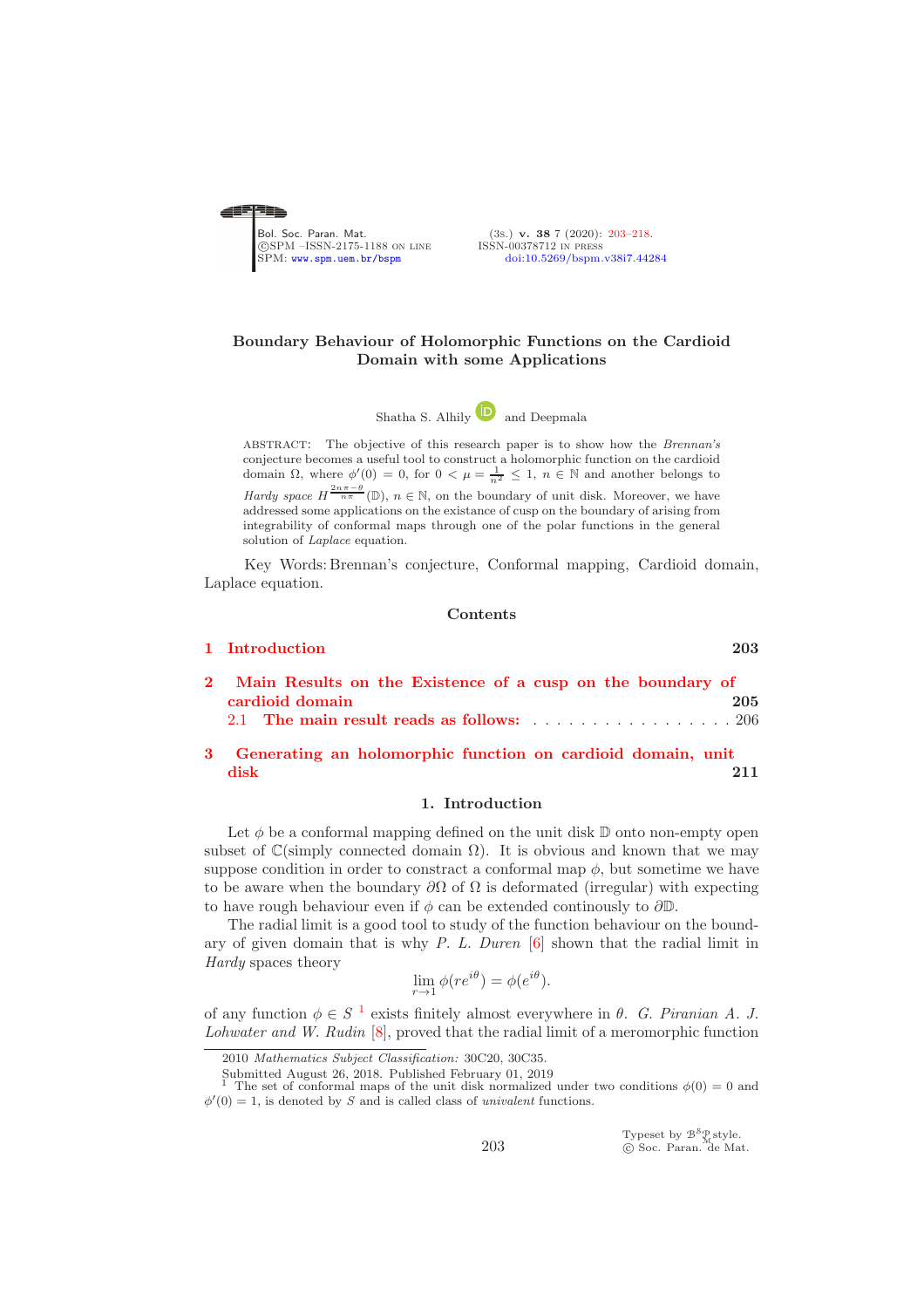and bounded in  $\mathbb D$  exists and is finite, for almost all points on  $\partial \mathbb D$ , but the radial limit of the derivative of a meromorphic function and bounded in D fails to exist and be finite.

On the other hand, the conformal image of a ( measurable) subset *A* has the area

area 
$$
\phi(A) = \int \int_A |\phi'(z)|^2 dxdy,
$$

so, it is natural to address also the integral means of  $|\phi'|^p$  along circles  $|z| = r$ , where  $\phi$  is the conformal mapping and p is a real parameter to obtain measure of the overall size of  $|\phi|$ , as follows:

$$
I_p(r,\phi') = \frac{1}{2\pi} \int_{|z|=r} |\phi'(z)|^p d\theta \ (0 < r < 1),\tag{1.1}
$$

where  $d\theta$  is the angular measure  $\frac{|dz|}{r}$ .

The growth of the integral means of the derivative  $\phi'(re^{i\theta})$ , where  $z = re^{i\theta}$ , is related with Hardy spaces in case  $\phi(z)$  is an holomorphic function in the unit disc  ${z = re^{i\theta} : |z| < 1}$ , univalent or not.

Now, it has become necessary to address *Brennan's conjecture* in our work which is formulated as an estimate for conformal maps  $\psi : \Omega \to \mathbb{D}$ .

<span id="page-1-0"></span>
$$
\int \int_{\Omega} |\psi'|^p \, \mathrm{d}x \, \mathrm{d}y < \infty. \tag{1.2}
$$

for  $\frac{4}{3} < p < 4$ . Changing the variables will offer us the possibility to write [\(1.2\)](#page-1-0) in terms of  $\psi^{-1} = \phi$ :

<span id="page-1-1"></span>
$$
\int \int_{\mathbb{D}} |\phi'|^{2-p} \mathrm{d}x \mathrm{d}y < \infty. \tag{1.3}
$$

*Brennan* [\[2\]](#page-14-3), introduces an interesting result about increasing of upper bound to  $3 + \tau$  by using a harmonic measure argument of *Carleson*. Pommerenke [\[13\]](#page-14-4) shows that [\(1.3\)](#page-1-1) holds for  $\frac{3}{4} < p < 3.399$ . In this aspect, we refer to read [\[12\]](#page-14-5), [\[4\]](#page-14-6), [\[5\]](#page-14-7).

Our work, is in part an elaboration of *P. Hajlasz*'s idea,when he constructed a bounded domain  $\Omega \subset \mathbb{R}^2$  with the cone property and proved that  $u(z) = \Im(z^{-1/2} + z)$  $\frac{i}{2}$ ) is a harmonic function in  $\Omega$  and belong to  $\mathbb{W}_0^{1,p}(\Omega)$  for all  $1 \le p < \frac{4}{3}$ , and shown that the Dirichlet problem for the Laplace equation cannot be in general solved with the boundary data in  $\mathbb{W}^{1,p}(\Omega)$ , for all  $p < 4$ .

Therefore, we consider *Laplace's* equation with *Dirichlet* conditions to exist of cusp on the boundary of *cardioid* domain arising from integrability of conformal maps through one of the polar functions in the general solution of *Laplace* equation. Moreover, we proved that there is an holomorphic function defined on the boundary of cardioid domain when  $\phi'(0) = 0$ , for  $0 < \mu = \frac{1}{n^2} \leq 1$ ,  $n \in \mathbb{N}$  and another belongs to *Hardy space*  $H^{\frac{2n\pi-\theta}{n\pi}}(\mathbb{D})$ ,  $n \in \mathbb{N}$ , on the boundary of unit disk, which is largely related to some results obtained by *D. Khavinson* [\[3,](#page-14-8)[7\]](#page-14-9).

In this stage, we must refer reference  $[17]$ ,  $[18]$ , and  $[10]$ ,  $[11]$ , which cover basic concept about this topic.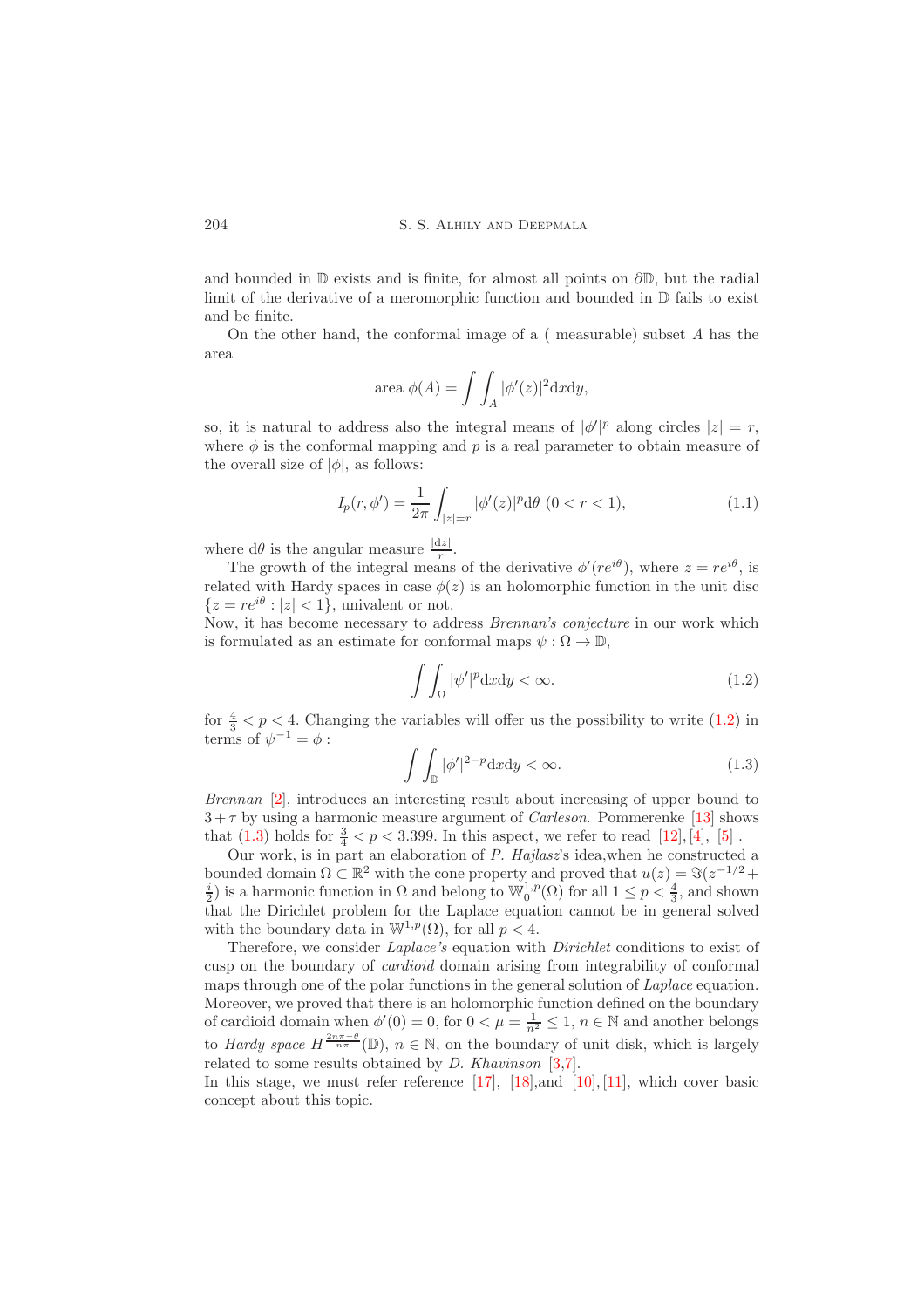## <span id="page-2-0"></span>2. Main Results on the Existence of a cusp on the boundary of cardioid domain

Here are some specific concepts and techniques would be uesful in the following:

**Definition 2.1.** *[\[1\]](#page-14-14), [9] Let*  $\Omega \subset \mathbb{R}^n$  *be a simply connected domain. Fix point*  $z = 0$ *in*  $\Omega$  *and let*  $\partial\Omega$  *be the boundary of*  $\Omega$ *, let*  $\gamma$  *in*  $\Omega$  *be defined as a simple Jordan arc which divides* Ω *into two subdomains.*

Let  $K = (\gamma_n)_{n=1}^{\infty}$ , *a sequence of*  $\gamma_n$  *in the given domain*  $\Omega$ , *be called a chain, if it satisfies all the following conditions :*

- *i)* The diameter of  $\gamma_n$  tends to zero as  $n \to \infty$ .
- *ii)* for each *n* the intersection  $\gamma_n \cap \gamma_{n+1}$  *is empty.*
- *iii)* any path connecting  $z = 0$  *in*  $\Omega$  *with arc*  $\gamma_n$  *for all*  $n > 1$  *intersects with arc*  $\gamma_{n-1}$ *.*

*Moreover, any two chains*  $K = (\gamma_n)$  *and*  $K' = (\gamma'_n)$  *in*  $\Omega$  *are equivalent if the arc*  $\gamma_n$  separates the point  $z = 0$  from all arcs  $\gamma'_n$  except for a finite number of them. *An equivalence class of chains in* Ω *is called a prime end.*

Remark 2.2. *[\[14\]](#page-14-16) Let* φ *map unit disk* D *conformally onto simply connected domain*  $\Omega \subset \mathbb{C}$  *with locally connected boundary*  $\partial \Omega$ *. Let*  $\zeta = e^{i\theta} \in \partial \mathbb{D}$ *. Then*  $\partial \Omega$  *has a corner of opening*  $\pi \alpha (0 \leq \alpha \leq 2)$  *at*  $\phi(\zeta) \neq \infty$  *if* 

$$
arg[\phi(e^{it}) - \phi(e^{i\theta})] \rightarrow \begin{cases} \gamma & \text{as } t \rightarrow \theta_+, \\ \gamma + \pi\alpha & \text{as } t \rightarrow \theta_-. \end{cases}
$$
 (2.1)

*Hence, if*  $\phi$  *maps the unit disk onto the domain*  $\Omega$ *, this will induce a one-to-one mapping between the points on the unit circle and the prime ends of* Ω*. That is, there may exist another point*  $\zeta' \in \partial \mathbb{D}$  *with*  $\phi(\zeta') = \phi(\zeta)$  *where there may be a corner of opening*  $\pi \alpha'$  *or none at all. Also, if*  $\alpha = 1$  *then we obtain a tangent of direction angle*  $\gamma$ *. If*  $\alpha = 0$ *, then we will obtain an outward-pointing cusp, and if*  $\alpha = 2$ , we will get an inward-pointing cusp.

Theorem 2.3. *[\[14\]](#page-14-16)*

Let  $\phi$  *maps*  $\mathbb D$  *conformally onto the bounded domain*  $\Omega \subset \mathbb C$ *. Then the following four conditions are equivalent:*

- *i*)  $\phi$  *has a continuous extension to*  $\overline{\mathbb{D}}$ *;*
- *ii*)  $\partial\Omega$  *is a curve, that is*  $\partial\Omega = \{\varphi(\zeta) : \zeta \in \partial \mathbb{D}\}$ *;*
- *iii)* ∂Ω *is locally connected;*
- *iv*)  $\mathbb{C}\backslash\Omega$  *is locally connected.*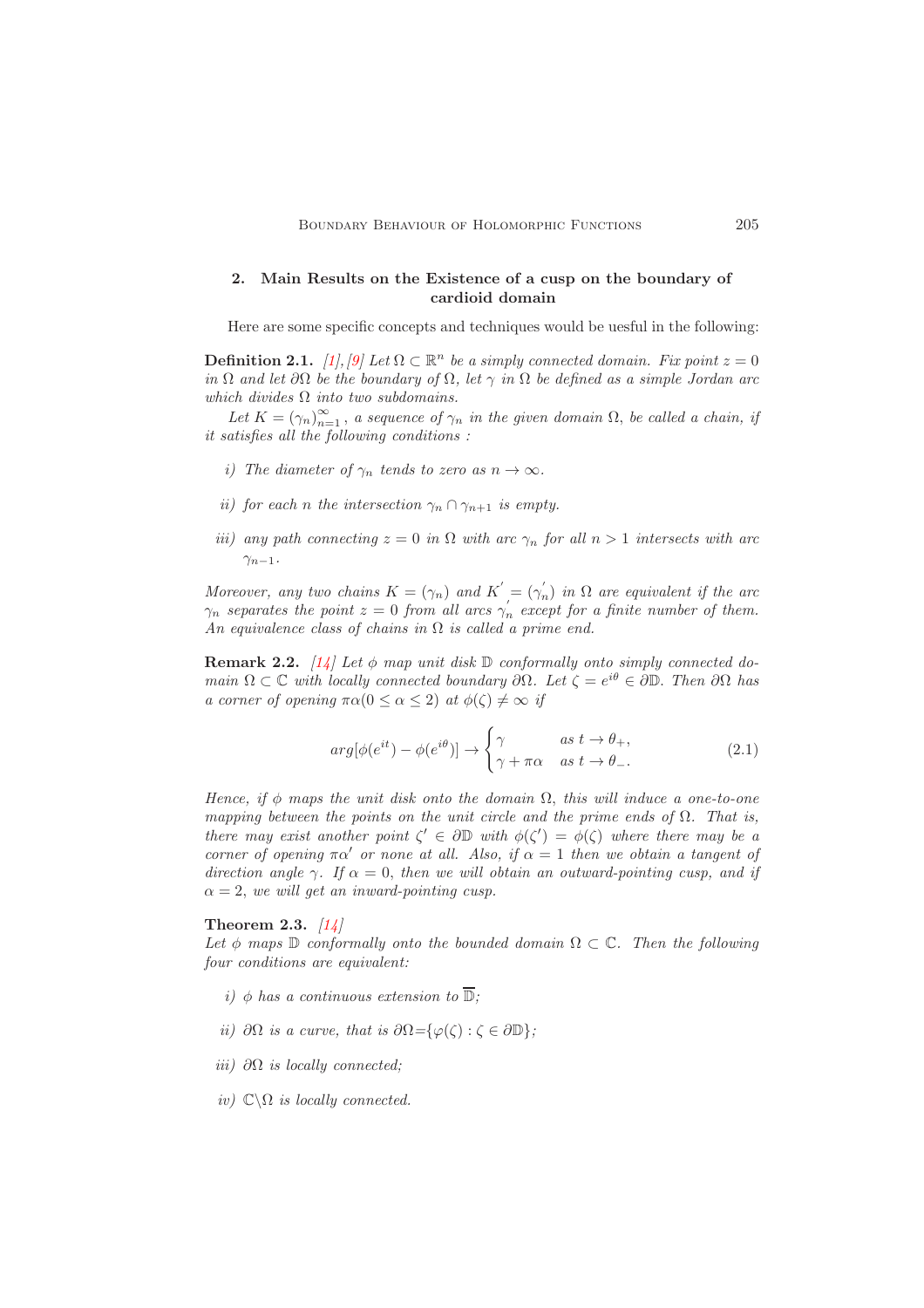206 S. S. Alhily and Deepmala

## <span id="page-3-0"></span>2.1. The main result reads as follows:

Consider the two-dimentional Laplace equation in polar coordinates  $(r, \theta)$ 

$$
U_{rr} + \frac{1}{r}U_r + \frac{1}{r^2}U_{\theta\theta} = 0,
$$
\n(2.2)

in the circular sector  $\{(r, \theta): 0 < \theta < \alpha, 0 < r < a\} = \Omega$ .

Let us start with the general solution of the *Laplace* equation under polar coordinates  $(r, \theta)$  [\[15\]](#page-14-17) as follows:

$$
U(r,\theta) = \underbrace{A_1 r^{\sqrt{\mu}} \cos \sqrt{\mu} \theta}_{T_1} + \underbrace{A_2 r^{\sqrt{\mu}} \sin \sqrt{\mu} \theta}_{T_2} + \underbrace{A_3 r^{-\sqrt{\mu}} \cos \sqrt{\mu} \theta}_{T_3} + \underbrace{A_4 r^{-\sqrt{\mu}} \sin \sqrt{\mu} \theta}_{T_4}.
$$
\n(2.3)

Choose  $u(r, \theta) = r^{-\sqrt{\mu}} \sin \sqrt{\mu} \theta$ , a harmonic function on  $\Omega$ , such that

$$
u(r,\theta) = r^{-\sqrt{\mu}} \sin \sqrt{\mu} \theta - 1
$$
\n(2.4)

to be zero on the boundary of  $\Omega$ , where  $r = (\sin \sqrt{\mu \theta})^{\frac{1}{\sqrt{\mu}}}$ , then the integrability  $\int \int_{\Omega} |\nabla u|^p dxdy$  depends on the local behaviour at a point  $e^{i\theta} \in \partial \Omega$  as follows:

$$
\begin{aligned} |\nabla u|^2 &= \left[ (\frac{\partial u}{\partial r})^2 + (\frac{1}{r} \frac{\partial u}{\partial \theta})^2 \right], \\ |\nabla u|^2 &= \mu r^{2(-\sqrt{\mu}-1)} \sin^2 \sqrt{\mu} \theta + \mu r^{2(-\sqrt{\mu}-1)} \cos^2 \sqrt{\mu} \theta, \\ |\nabla u|^p &= \mu^{\frac{p}{2}} r^{(-\sqrt{\mu}-1)p}. \end{aligned}
$$

Then,

$$
\int \int_{\Omega} |\nabla u|^p \mathrm{d}x \mathrm{d}y = \int \int_{\Omega} \mu^{\frac{p}{2}} r^{(-\sqrt{\mu}-1)p+1} \mathrm{d}r \mathrm{d}\theta \tag{2.5}
$$

$$
= \mu^{\frac{p}{2}} \int_0^{n\pi} d\theta \left[ \frac{r^{(-\sqrt{\mu}-1)p+2}}{(-\sqrt{\mu}-1)p+2} \right]_0^a \tag{2.6}
$$

such that  $\left(-\sqrt{\mu}-1\right)p+2>0 \Rightarrow p < \frac{2}{\sqrt{\mu}+1}$ . Hence,

$$
\int\int_{\Omega} |\nabla u|^p \, \mathrm{d}x \mathrm{d}y < \infty \text{ for } p < \frac{2}{\sqrt{\mu} + 1}.\tag{2.7}
$$

It is clear that all the values of  $p$  depend on  $\mu$ , which in turn depend on the condition

<span id="page-3-1"></span>
$$
r = \phi(\theta) = (\sin \sqrt{\mu}\theta)^{\frac{1}{\sqrt{\mu}}},\tag{2.8}
$$

such that if  $0 \leq \theta \leq \pi$  then  $\phi(\theta) = 0$  when  $\theta = \frac{\pi}{\sqrt{\mu}}$ .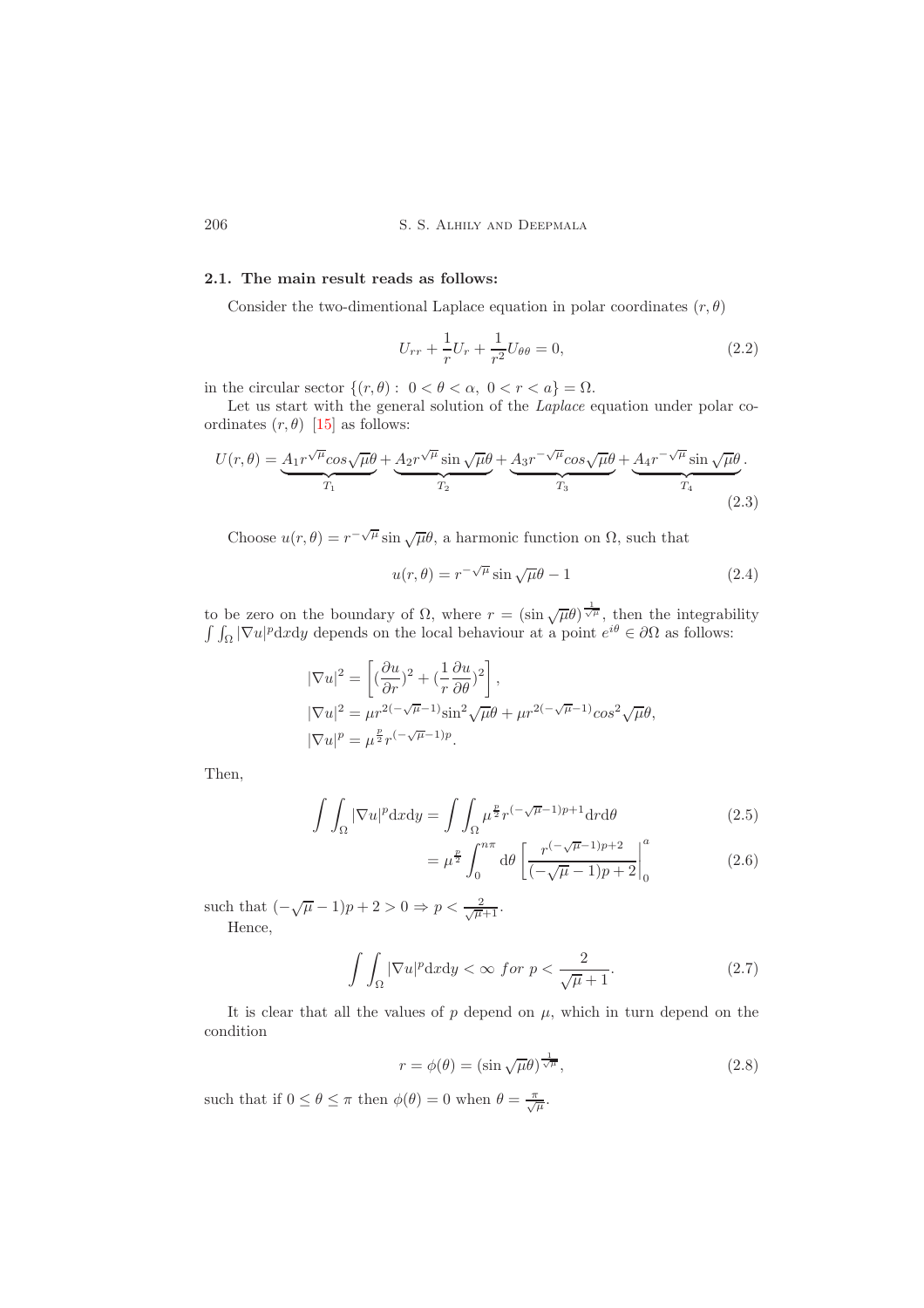Calculate the tangent vector for the function  $r = \phi(\theta)$  in equation [\(2.8\)](#page-3-1), by using the formula below:

$$
\frac{dy}{dx} = \frac{\phi(\theta)\cos\theta + \sin\theta\phi'(\theta)}{-\phi(\theta)\sin\theta + \cos\theta\phi'(\theta)}
$$

such that when  $\theta = \frac{\pi}{\sqrt{\mu}}$  this implies that  $\phi(\theta = \frac{\pi}{\sqrt{\mu}}) = 0$ Hence we will get

$$
\frac{dy}{dx} = \frac{\sin \theta \phi'(\theta)}{\cos \theta \phi'(\theta)} = \tan \theta \text{ at } \theta = \frac{\pi}{\sqrt{\mu}}.
$$

Suppose,  $\tan \theta = 0$  at  $\theta = \frac{\pi}{\sqrt{\mu}}$ , then  $\frac{\pi}{\sqrt{\mu}} = 0, \pi, 2\pi, \ldots = n\pi$ ,  $n \in \mathbb{N}$ , and it gives that

<span id="page-4-0"></span>
$$
\mu = \frac{1}{n^2}, \ n \in \mathbb{N}.\tag{2.9}
$$

Consequently, we deduce that

$$
\int\int_{\Omega}|\nabla u|^p\mathrm{d}x\mathrm{d}y<\infty\ for\ p<\frac{2}{\sqrt{\mu}+1},\ \text{where}\ \mu=\frac{1}{n^2},\ n\in\mathbb{N}.
$$

Hence, we can classify this result, depending on  $n$  as follows:-

- i) In case,  $n = 2$  then  $|\nabla u| \in L_p(\Omega)$  for all  $p < \frac{4}{3}$  and  $u(r, \theta)$  vanishes on  $\partial \Omega$ except the discontinuity point  $z = 0$ .
- ii) In case,  $n \geq 3$  then  $|\nabla u| \in L_p(\Omega)$  for all  $p < \frac{2}{\sqrt{\mu+1}}$ , and u vanishes on  $\partial \Omega$ except some inward cusps at the neighborhoods of  $z = 0$ .
- iii) According to the above, the harmonic function  $u = r^{-\sqrt{\mu}} \sin{\sqrt{\mu}}\theta 1$  in  $\Omega$ , belongs to  $\mathbb{W}^{1,p}(\Omega)$  for all  $p < \frac{2}{\sqrt{\mu+1}}$ , where  $\mu = \frac{1}{n^2}$ ,  $n \in \mathbb{N}$ , that is,  $u = 0$  on  $∂Ω$  for  $r = (\sin \sqrt{μ}θ)^{\frac{1}{\sqrt{μ}}}$  and we deduce that when we approach the vertex of the cusp  $z = 0$  along the boundary of  $\Omega$  we will have zero limit, whereas if we properly approach the vertex of the cusp  $z = 0$  from the interior of  $\Omega$  we will have

$$
\lim_{z \to 0} u = r^{-\sqrt{\mu}} \sin \sqrt{\mu} \theta - 1 = -\infty.
$$

For this we can say that  $u = 0$  on the boundary of a given domain except at discontinuity point  $z = 0$ .

Likewise, it can be carried out along the same lines for another harmonic function in the general solution of *Laplace equation* which is:

$$
u(r,\theta) = r^{-\sqrt{\mu}} \cos \sqrt{\mu \theta} - 1
$$
, where  $r = (\cos \sqrt{\mu \theta})^{\frac{1}{\sqrt{\mu}}}$ , and  $\mu$  is an eigenvalue.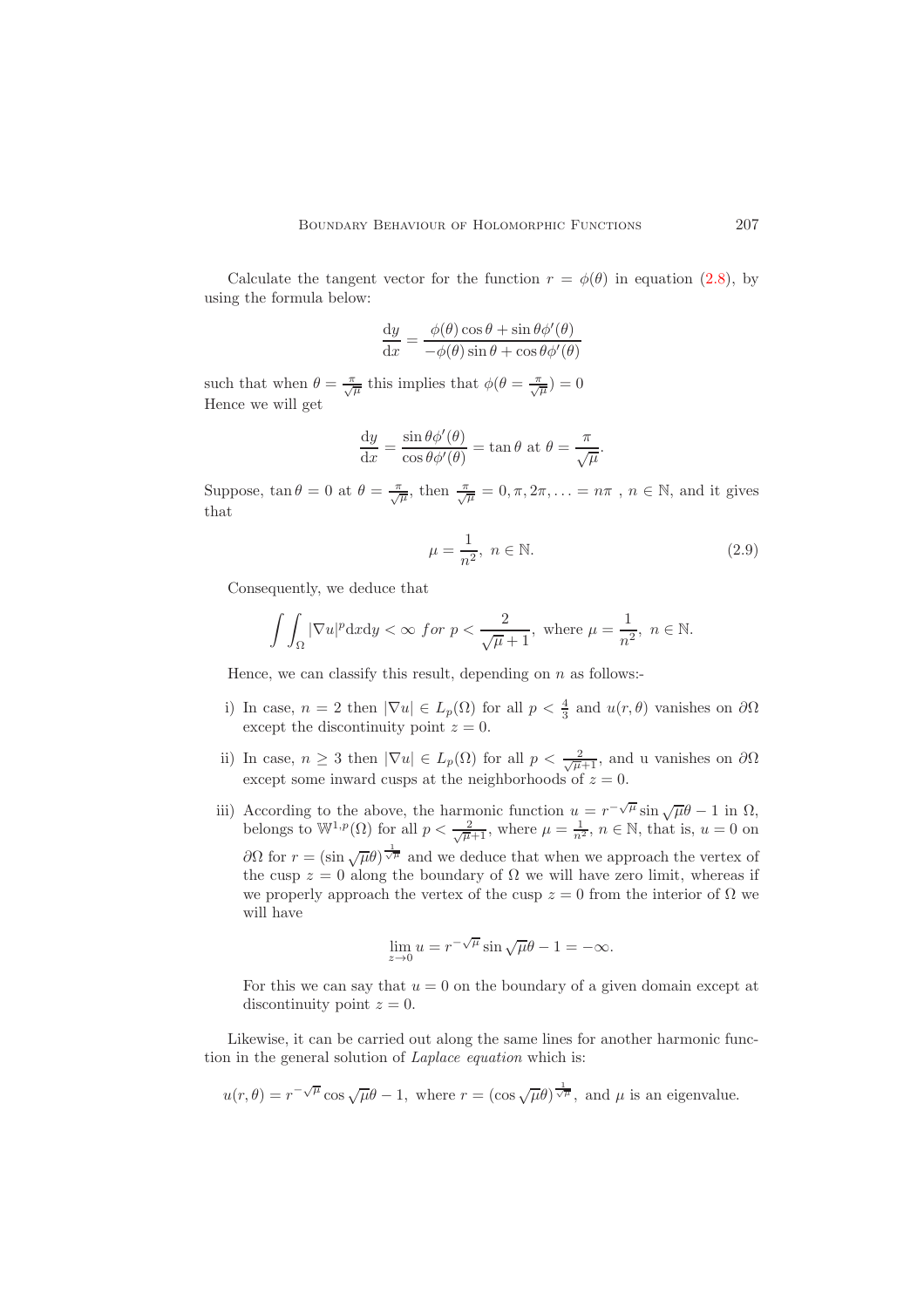In order to derive more information about the existence of *inward-pointing cusp* on the boundary of  $\Omega$  at the point  $z = 0$  and its neighborhoods, see figure [\(2.1\)](#page-4-0) and table [\(1\)](#page-6-0) below.



Figure 1: Existence of inward cusp on the boundary  $\Omega$  where  $r = (\sin{\sqrt{\mu\theta}})^{\frac{1}{\sqrt{\mu}}}$ .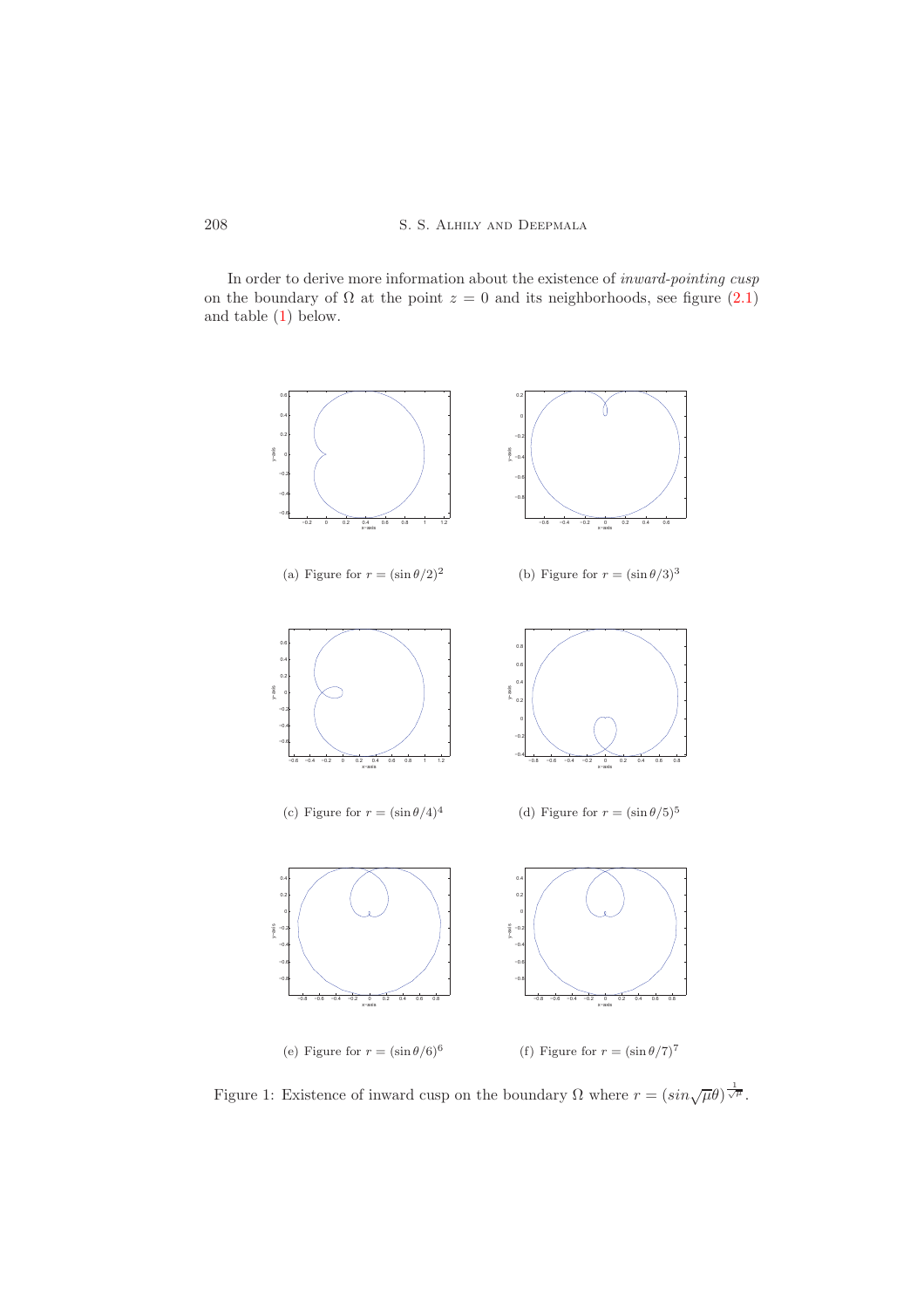| $\mathbf n$     |                | $\mu = \frac{1}{n^2}$ $r = (\sin \sqrt{\mu \theta})^{\frac{1}{\sqrt{\mu}}}$ | $(\theta_1, \theta_2)$                                                                                                                                                 | inward-pointing cusp<br>at the neighborhood of $z = (r, \theta) = 0$ |
|-----------------|----------------|-----------------------------------------------------------------------------|------------------------------------------------------------------------------------------------------------------------------------------------------------------------|----------------------------------------------------------------------|
| 3               | $\frac{1}{9}$  | $\sin^3\frac{\theta}{3}$                                                    | $\left(\frac{\pi}{2},\frac{5\pi}{2}\right)$                                                                                                                            | $(0.125, \frac{\pi}{2})$<br>$(0.125, \frac{5\pi}{2})$                |
| $\overline{4}$  | $\frac{1}{16}$ | $\sin^4\frac{\theta}{4}$                                                    | $(\pi,3\pi)$                                                                                                                                                           | $(0.2500,\pi)$<br>$(0.2500,3\pi)$                                    |
| 5               | $\frac{1}{25}$ | $\sin^5\frac{\theta}{5}$                                                    | $\left(\frac{\frac{3\pi}{2}}{\frac{\pi}{2}}, \frac{\frac{7\pi}{2}}{\frac{9\pi}{2}}\right)$                                                                             | $(0.0028, \frac{\pi}{2})$<br>$(0.0028, \frac{9\pi}{2})$              |
| $6\phantom{1}6$ | $\frac{1}{36}$ | $\sin^6\frac{\theta}{6}$                                                    | $(2\pi, 4\pi)$<br>$(\pi, 5\pi)$                                                                                                                                        | $(0.0156,\pi)$<br>$(0.0156, 5\pi)$                                   |
|                 | $\frac{1}{49}$ | $\sin^7\frac{\theta}{7}$                                                    | $\begin{array}{c} \left(\frac{5\pi}{2},\frac{9\pi}{2}\right) \\ \left(\frac{3\pi}{2},\frac{11\pi}{2}\right) \\ \left(\frac{\pi}{2},\frac{13\pi}{2}\right) \end{array}$ | $(0.4819, \frac{5\pi}{2})$<br>$(0.4819, \frac{9\pi}{2})$             |
|                 | $\vdots$       | $\ddot{\cdot}$                                                              |                                                                                                                                                                        |                                                                      |

<span id="page-6-0"></span>Table 1: Self intersection points for the polar function  $r = \phi(\theta) = (\sin \sqrt{\mu \theta})^{\frac{1}{\sqrt{\mu}}}$ .

At this stage, we consider  $n \notin \mathbb{N}$  for example, then

$$
\int\int_{\Omega}|\nabla u|^p\mathrm{d}x\mathrm{d}y\not<\infty\text{ for }p<\frac{2}{\sqrt{\mu}+1},\text{ where }\mu=\frac{1}{n^2}.
$$

However there is no inward-pointing cusp on the boundary of  $\Omega$ , that is, we have outward-pointing cusp on the boundary of  $\Omega$ .

For instance, let  $n = \sqrt{2} \notin \mathbb{N}$ , then  $\mu = \frac{1}{2} \implies \sqrt{\mu} = \frac{1}{\sqrt{\lambda}}$  $\frac{1}{2}$ , such that

$$
u(r,\theta) = \left(r^{\frac{-1}{\sqrt{2}}}\sin\frac{\theta}{\sqrt{2}}\right) - 1, \ 0 \le \theta \le \sqrt{2}\pi.
$$

and  $u = 0$  on  $\partial\Omega$  where  $r = \phi(\theta) = (\sin \frac{\theta}{\sqrt{\theta}})$  $\frac{1}{2})^{\sqrt{2}}$ .

Calculating the tangent vector for the function  $r = \phi(\theta)$  as follows:

$$
\frac{dy}{dx} = \frac{\phi(\theta)\cos\theta + \sin\theta\phi'(\theta)}{-\phi(\theta)\sin\theta + \cos\theta\phi'(\theta)}
$$

such that in case,  $\theta = 0 \Rightarrow \phi(\theta = 0) = 0$ , which implies to

$$
\frac{\mathrm{d}y}{\mathrm{d}x} = \frac{\sin \theta \phi'(\theta)}{\cos \theta \phi'(\theta)} = \tan \theta
$$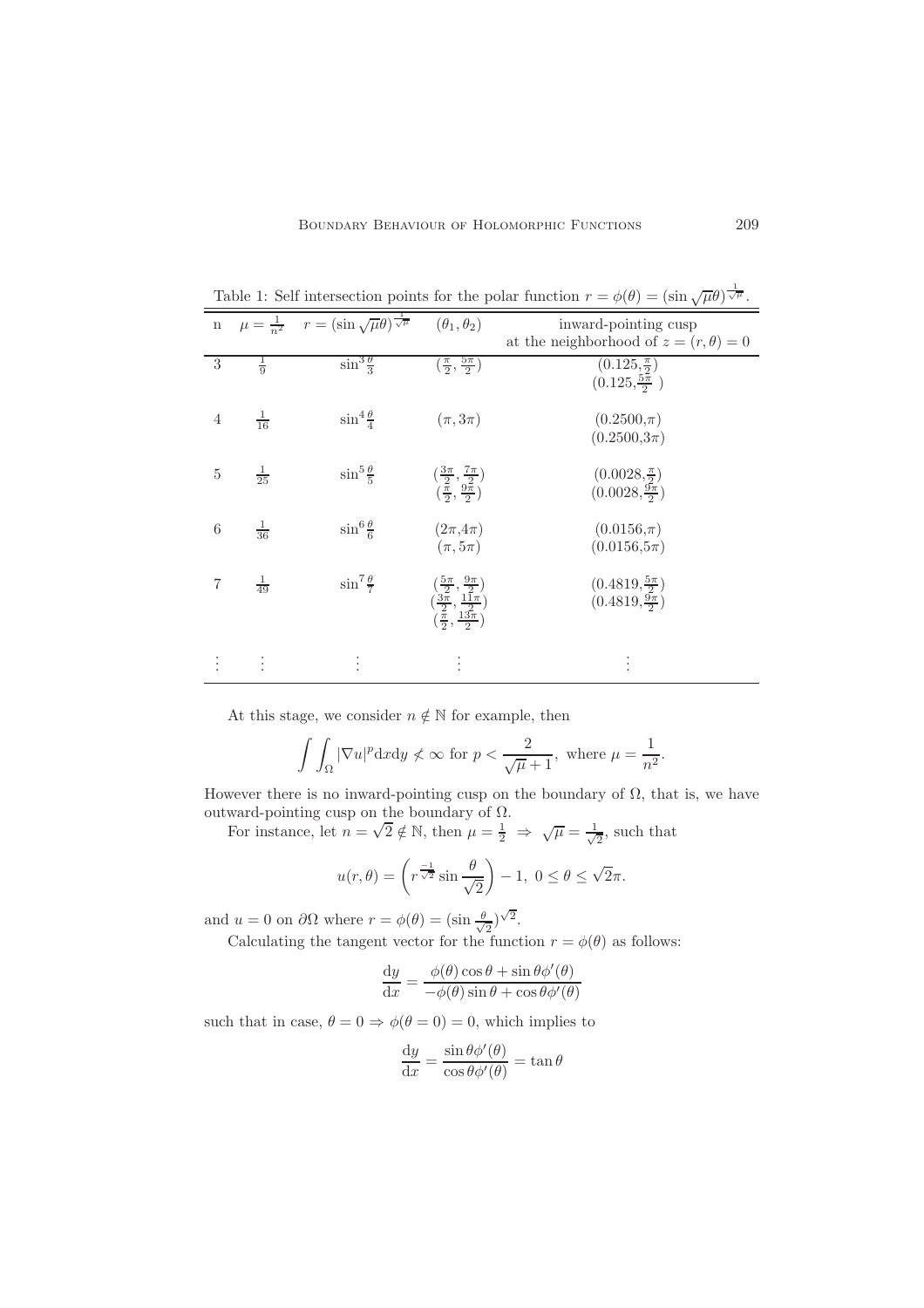and  $\frac{dy}{dx} = 0$ , however in case  $\theta = \sqrt{2}\pi \Rightarrow f(\theta = \sqrt{2}\pi) = 0$ , then

$$
\frac{\mathrm{d}y}{\mathrm{d}x} = \tan(\sqrt{2}\pi) = 3.6202
$$

is a straight-line equation

$$
y = 3.6202 x + c, c
$$
 is a constant.

Some figures in [\(2\)](#page-8-1) which plotted in Matlab program help to locate more information about the existence of *outward-pointing cusp* on the boundary of Ω at the point  $z = 0$  and its neighborhoods for the function  $r = \phi(\theta) = (\sin \sqrt{\mu \theta})^{\frac{1}{\sqrt{\mu}}}$ .

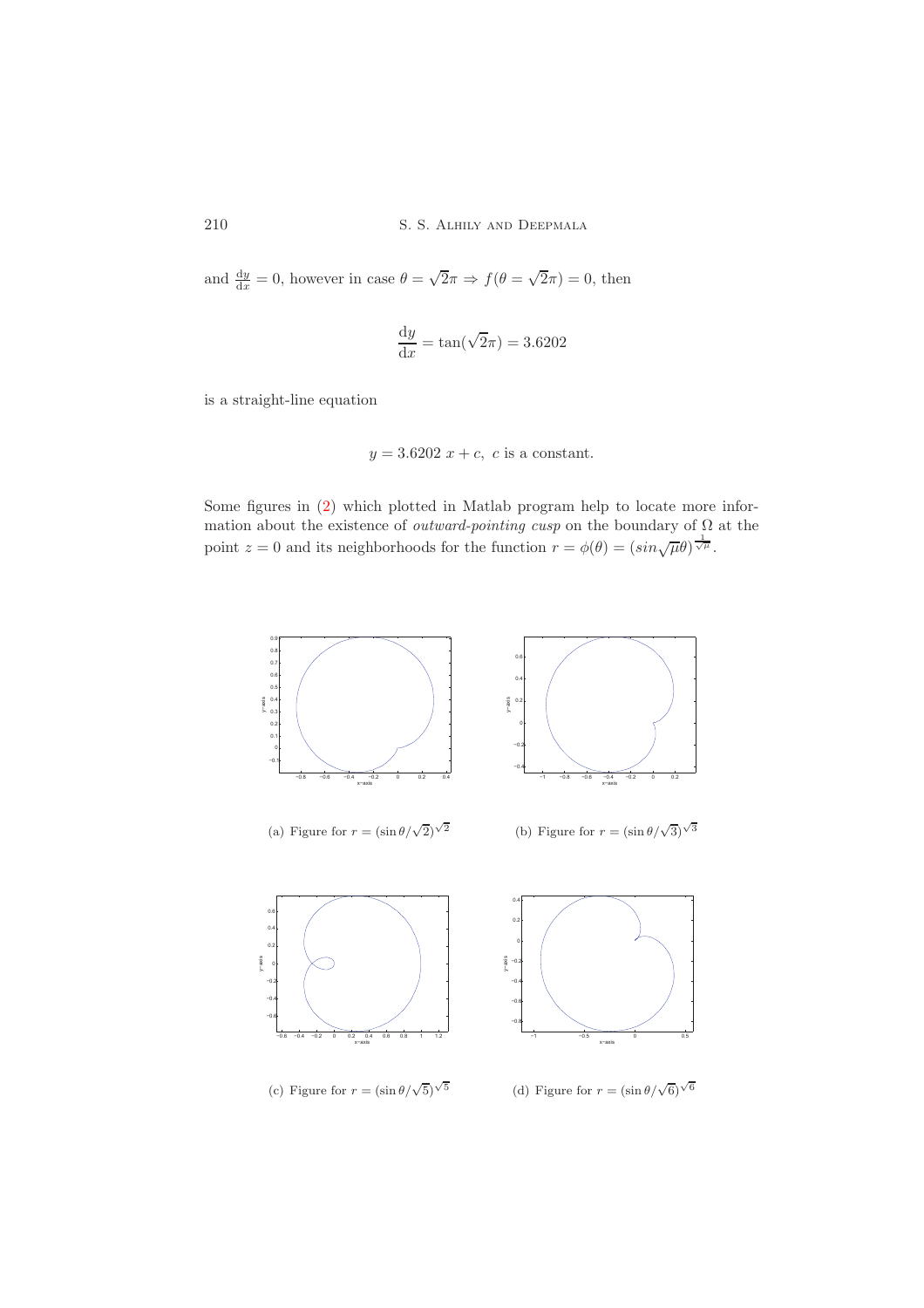

(e) Figure for  $r = (\sin \theta / \sqrt{7})^{\sqrt{7}}$ 

<span id="page-8-1"></span>Figure 2: Existence of outward cusp on the boundary  $\Omega$  where  $r = (\sin{\sqrt{\mu\theta}})^{\frac{1}{\sqrt{\mu}}}$ .

## <span id="page-8-0"></span>3. Generating an holomorphic function on cardioid domain, unit disk

In this part in our work we are so keen to show how can be generated a holomorphic function on the cardioid domain  $\Omega$  by a harmonic function defined on  $\Omega$ , and vanishes on the boundary of  $\Omega$ , and another on the unit disk by holomorphic function belongs to *Smirnov domain (cardioid type)*, which is settled in Theorems [3.1](#page-8-2) and [3.4.](#page-11-0)

<span id="page-8-2"></span>**Theorem 3.1.** Let  $u(r, \theta) = (r^{-\sqrt{\mu}} \cos{\sqrt{\mu\theta}}) - 1$  be a harmonic function on cardioid  $domain \Omega \text{ and } u(r, \theta) = 0 \text{ on } \partial\Omega \text{ where } r = (\cos \sqrt{\mu \theta})^{\frac{1}{\sqrt{\mu}}}$ , where  $\mu$  *is an eigenvalue. Then the polar function*  $r = (\cos \sqrt{\mu}\theta)^{\frac{1}{\sqrt{\mu}}}$  generates holomorphic function on  $\Omega$  for *all*  $0 < n \leq 1$ *.* 

*Proof.* Let

<span id="page-8-4"></span><span id="page-8-3"></span>
$$
z = \psi(\zeta) = c(1+\zeta)^n \tag{3.1}
$$

be a conformal mapping defined on the simply conneected domain  $\Omega$  onto unit disk  $\{\zeta : |\zeta| < 1\}$ cf. [\[16\]](#page-14-18) To derive polar function we shall define  $\zeta = e^{i\alpha}$  on the boundary of the unit circle such that

$$
z = \psi(\zeta) = c(1 + e^{i\alpha})^n = c(1 + \cos \alpha + i \sin \alpha)^n.
$$
 (3.2)

Since  $z = re^{i\theta}$  is a point on the curve C in the interior of  $\Omega$  then equation [\(3.2\)](#page-8-3)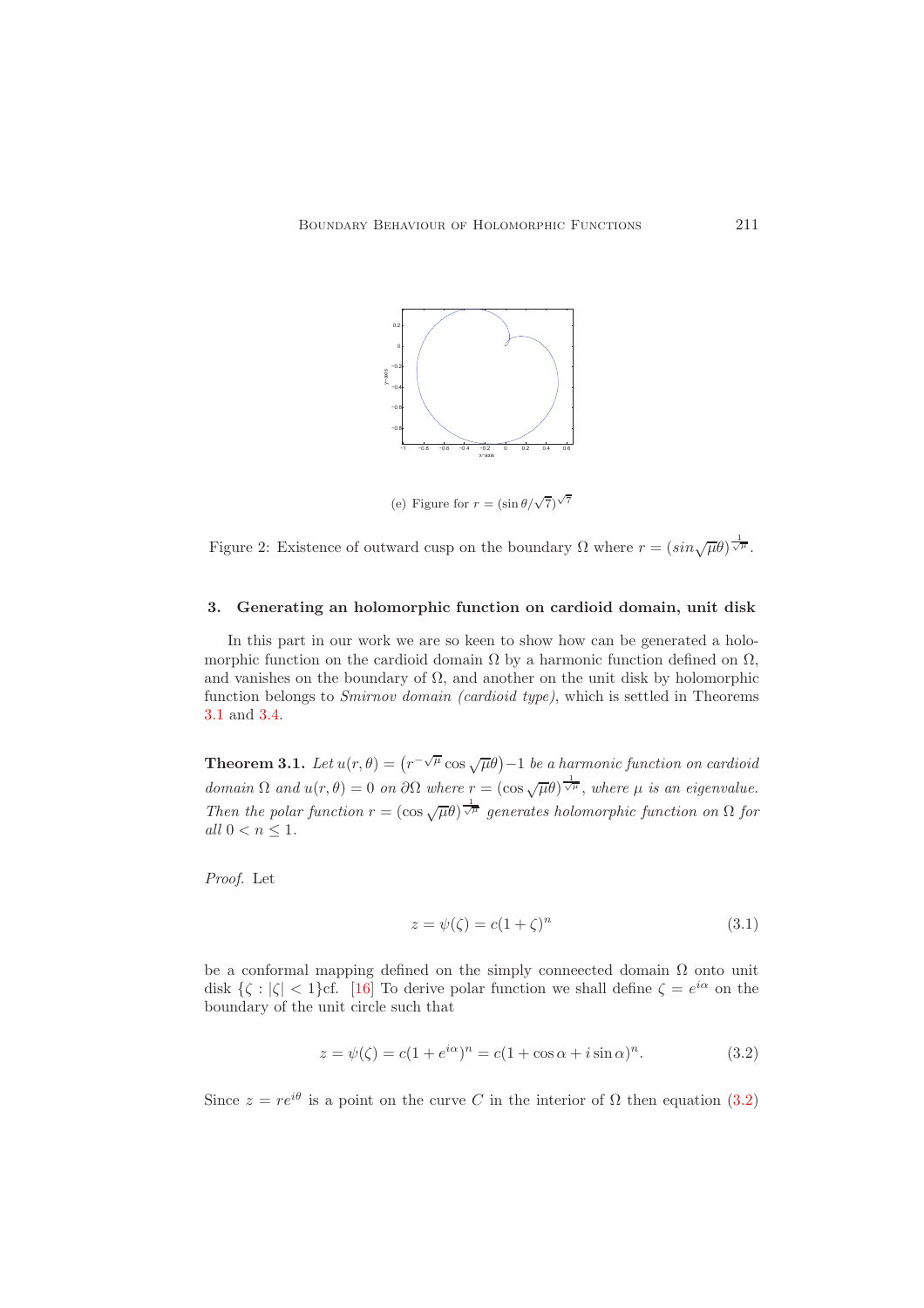becomes

$$
z = c(1 + \cos \alpha + i \sin \alpha)^n
$$
  
\n
$$
re^{i\theta} = c \left[2 \cos^2 \frac{\alpha}{2} + 2i \sin \frac{\alpha}{2} \cos \frac{\alpha}{2}\right]^n
$$
  
\n
$$
= c \left[2 \cos \frac{\alpha}{2} (\cos \frac{\alpha}{2} + i \sin \frac{\alpha}{2})\right]^n
$$
  
\n
$$
re^{i\theta} = c \left[2^n \cos^n \frac{n\alpha}{2}\right] e^{\frac{i n \alpha}{2}}.
$$

Therefore  $\theta = \frac{n\alpha}{2}$  and

$$
r = c \left[ 2 \cos \frac{\alpha}{2} \right]^n.
$$
 (3.3)

Substituting  $\alpha = \frac{2\theta}{n}$  into equation [\(3.3\)](#page-9-0) we obtain

$$
r = c_1 \left[ \cos \frac{\theta}{2} \right]^n \text{ where } c_1 = 2^n c \text{ is a constant.} \tag{3.4}
$$

This polar function will generate a cardioid domain when n = 2. Apply *Fouier* expanson to the function

$$
f(\theta) = \cos^{2n} \frac{\theta}{n}, \quad (-L \le \theta \le L) \text{ where } L = \frac{n\pi}{2}.
$$
 (3.5)

<span id="page-9-3"></span><span id="page-9-1"></span><span id="page-9-0"></span>.

We obtain that

$$
f(\theta) = \frac{1}{2}a_0 + \sum_{k=1}^{\infty} a_k \cos \frac{k\pi\theta}{L}
$$



Figure 3: Cardioid domain,  $r = \left[\cos{\frac{\theta}{2}}\right]^2$ .

We know that  $f(\theta)$  being even implies  $b_k = 0$ . Substituting equation [\(3.5\)](#page-9-1) and  $L = \frac{n\pi}{2}$  into  $a_k$ -Formula,  $a_k = \frac{2}{L} \int_0^L f(\theta) \cos \frac{k\pi \theta}{L} d\theta$ , we obtain

<span id="page-9-2"></span>
$$
a_k = \frac{4}{n\pi} \int_0^{\frac{n\pi}{2}} \cos^{2n} \frac{\theta}{n} \cos \frac{2k\theta}{n} d\theta.
$$
 (3.6)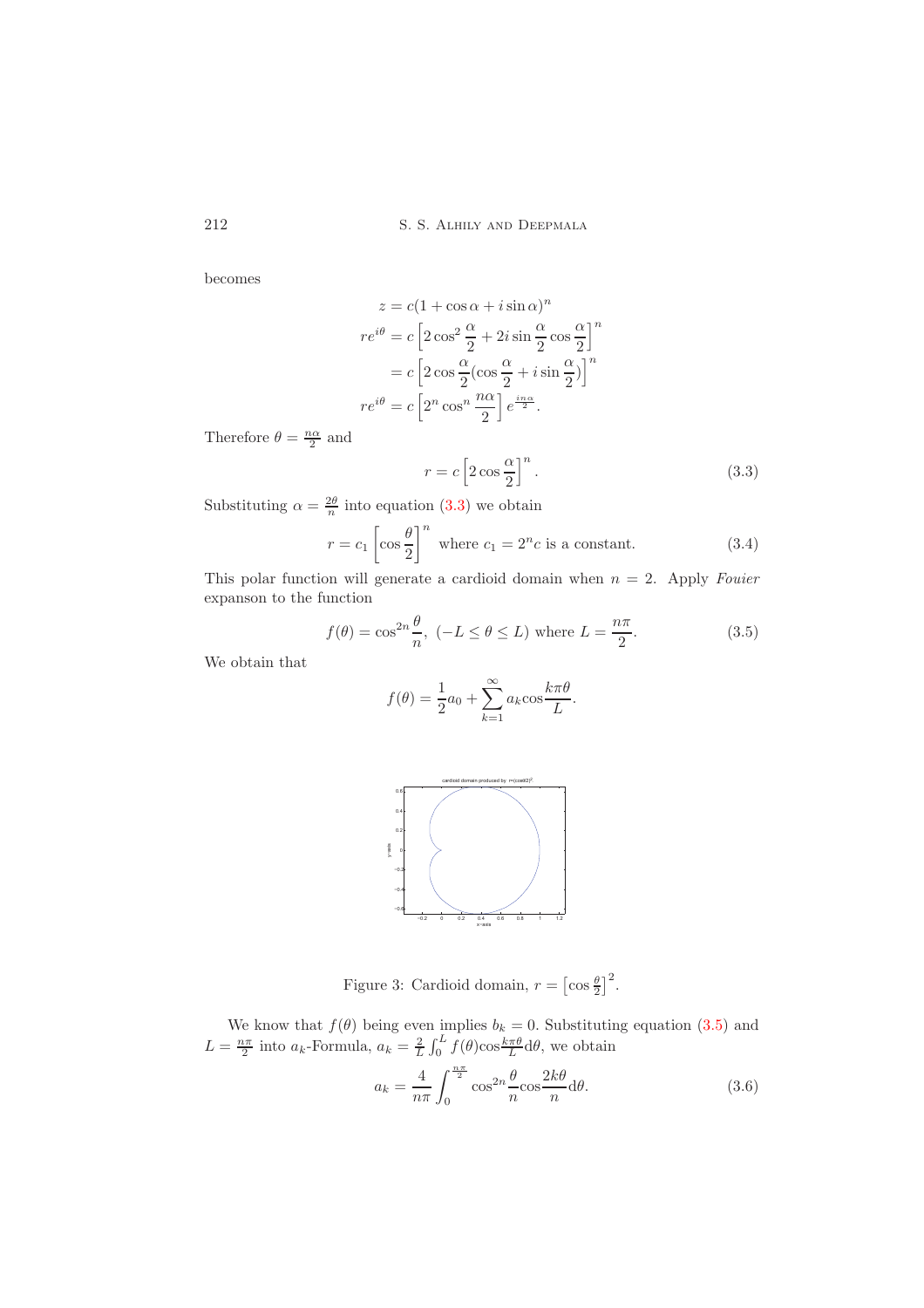Assuming  $\frac{\theta}{n} = \theta_1$  in equation [\(3.6\)](#page-9-2), for convenince, gives

<span id="page-10-1"></span>
$$
a_k = \frac{4}{\pi} \int_0^{\frac{\pi}{2}} \cos^{2n} \theta_1 \cos(2k\theta_1) d\theta.
$$
 (3.7)

Now, we need to apply *Cauchy's* formula which is related to *Gmma* function [2](#page-10-0) Put  $\rho = 2n$  and  $\beta = 2k$ , to obtain

$$
a_k = \frac{n}{2^{2n-2}} \frac{\Gamma(2n)}{\Gamma(1+n+k)\Gamma(1+n-k)}, \text{ for } k = 0, 1, 2, ... \tag{3.8}
$$

Substituting equation [\(3.8\)](#page-10-1) into the *Fourier* series expansion as follows

$$
f(\theta) = \frac{1}{2}a_0 + \sum_{k=1}^{\infty} a_k \cos \frac{k\pi \theta}{L}.
$$

$$
\cos^{2n} \frac{\theta}{n} = \frac{1}{2}a_0 + \sum_{k=1}^{\infty} \frac{n}{2^{2n-2}} \frac{\Gamma(2n)}{\Gamma(1+n+k)\Gamma(1+n-k)} \cos \frac{2k\theta}{n}.
$$

$$
\cos^{2n}\frac{\theta}{n} = \frac{n\Gamma(2n)}{2^{2n-1}} \left[ \frac{1}{n^2\Gamma^2(n)} + 2\sum_{k=1}^{\infty} \frac{\cos\frac{2k\theta}{n}}{\Gamma(1+n+k)\Gamma(1+n-k)} \right].
$$
 (3.9)

We notice that  $\cos^{2n} \frac{\theta}{n} = r^2$  by equation [\(3.4\)](#page-9-3) and

$$
\left[\frac{1}{n^2\Gamma^2(n)} + 2\sum_{k=1}^{\infty} \frac{\cos\frac{2k\theta}{n}}{\Gamma(1+n+k)\Gamma(1+n-k)}\right]
$$

$$
=
$$

$$
Re\left[\frac{1}{n^2\Gamma^2(n)} + 2\sum_{k=1}^{\infty} \frac{e^{ik\alpha}}{\Gamma(1+n+k)\Gamma(1+n-k)}\right]
$$

where  $\alpha = \frac{2\theta}{n}$ . And hence, there exists function defined on the boundary of unit disk  $\partial \mathbb{D}$  in  $\zeta$ -plane, which is

$$
\Phi(\zeta) = \frac{n\Gamma(2n)}{2^{2n-1}} \left[ \frac{1}{n^2 \Gamma^2(n)} + 2 \sum_{k=1}^{\infty} \frac{e^{ik\alpha}}{\Gamma(1+n+k)\Gamma(1+n-k)} \right]
$$
(3.10)

such that  $e^{i\alpha} = \cos(\alpha) + i\sin(\alpha) = \eta + i\xi = \zeta$ , that is

$$
\Phi(\zeta) = \frac{n\Gamma(2n)}{2^{2n-1}} \left[ \frac{1}{n^2 \Gamma^2(n)} + 2 \sum_{k=1}^{\infty} \frac{\zeta^k}{\Gamma(1+n+k)\Gamma(1+n-k)} \right]
$$
(3.11)

<span id="page-10-0"></span> $\frac{2}{3}$  we refer to *Cauchy*'s formula which is related with *Gammaa* function

$$
\int_0^{\frac{\pi}{2}} (\cos t)^{\rho} \cos(\beta t) dt = \frac{\pi \Gamma(1+\rho) 2^{-\rho-1}}{\Gamma(1+\frac{1}{2}\rho+\frac{1}{2}\beta)\Gamma(1+\frac{1}{2}\rho-\frac{1}{2}\beta)}.
$$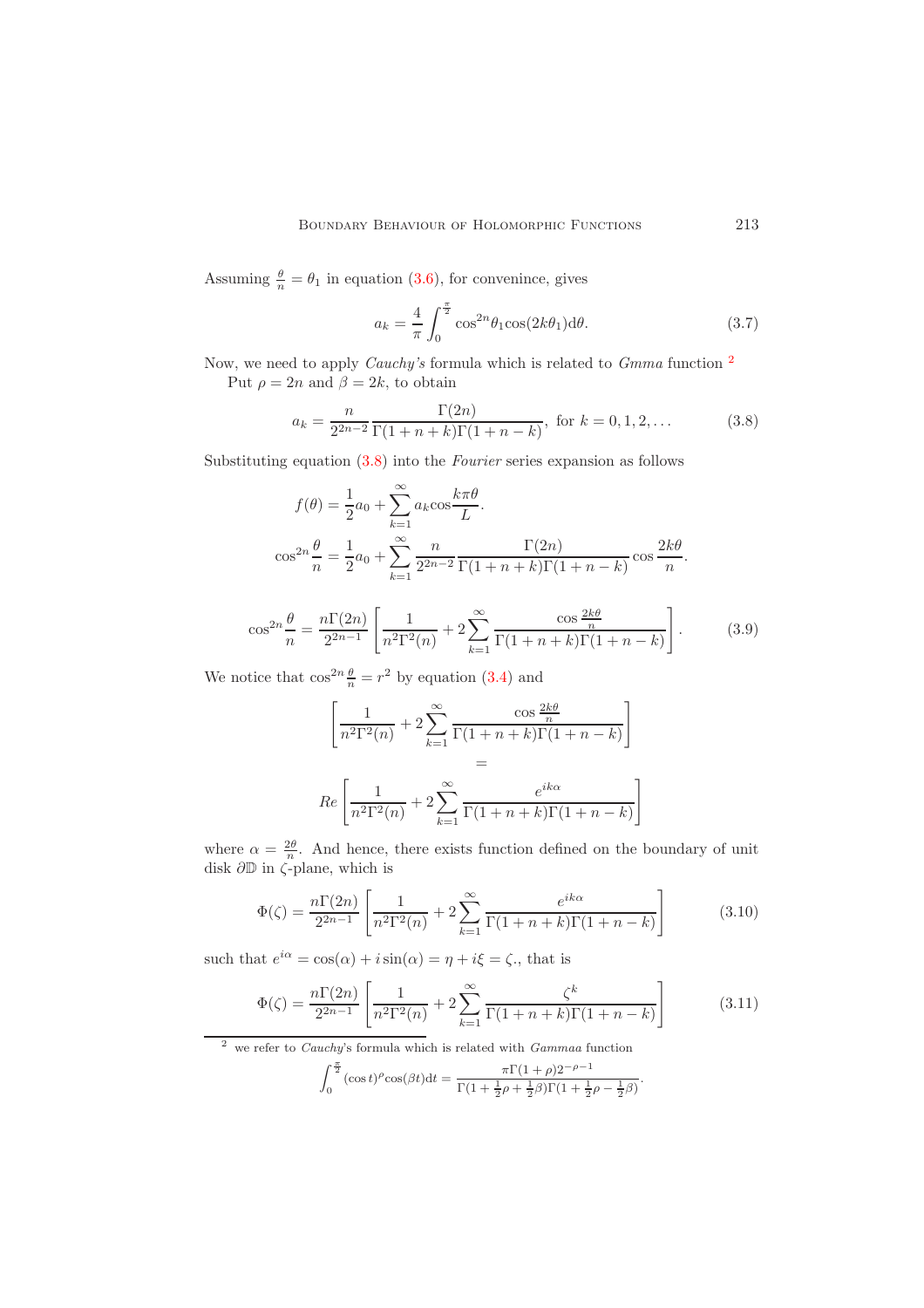By equation [\(3.1\)](#page-8-4) we obtain  $\zeta = \left(\frac{z}{c}\right)^{\frac{1}{n}} - 1$ . Consequently, we deduce

$$
\begin{aligned}\n\phi(z) &= \phi_1(x, y) + i\phi_2(x, y) \\
\Rightarrow \phi(z) &= \phi(\psi(\zeta)) = \phi_1(\eta, \xi) + i\phi_2(\eta, \xi) = \Phi(\zeta), \text{ where } z = \psi(\zeta)\n\end{aligned}
$$

such that,

$$
\phi(z) = \frac{n\Gamma(2n)}{2^{2n-1}} \left[ \frac{1}{n^2\Gamma^2(n)} + 2 \sum_{k=1}^{\infty} \frac{\left(\frac{z}{c}\right)^{\frac{1}{n}} - 1}{\Gamma(1+n+k)\Gamma(1+n-k)} \right].
$$
 (3.12)

It is clear that  $\phi$  is holomorphic function at  $z = 0$  whose derivative exists and is continuous at  $z = 0$ , such that  $\phi'(0) = 0$  for  $0 < n \leq 1$ . However on the other hand,  $\phi(z)$  is not holomorphic at  $z = 0$  for  $1 < n \leq 2$ , because  $\phi'(z)$  at  $z = 0$  does not  $\Box$ 

Before moving on to a new theorem, we need just a little more background about *Smirnov* classes and *M.Keldysh, M. Lavrentyev* Theorem.

### Definition 3.2. *(*Smirnov classes*) [\[6\]](#page-14-1)*

*Any holomorphic function defined on*  $\Omega$  *is said to be of class*  $E^p(\Omega)$  *for*  $0 < p \leq \infty$ *if there exists a sequence of rectifiable Jordan curves*  $\gamma_1, \gamma_2, \ldots$  *in*  $\Omega$ *, approaching the boundary*  $\Omega$  *( in the sense of*  $\gamma$ *) such that* 

$$
\int_{\gamma_i} |f(z)|^p |\mathrm{d}z| \le \text{const} < \infty.
$$

### <span id="page-11-1"></span>Theorem 3.3. *(*M.Keldysh, M. Lavrentyev*)*

 $f(z) \in E^p(\Omega)$  *if and only if*  $F(w) = f(\phi(w))[\phi'(w)]^{1/p} \in H^p(\mathbb{D})$  *for some conformal mapping*  $\phi(w)$  *of the unit disk onto*  $\Omega$ *.* 

<span id="page-11-0"></span>**Theorem 3.4.** Let  $\Omega$  be a domain bounded by a curve that is real holomorphic *except at the point*  $z_0$  *where it has a corner with interior angle*  $\theta$ *. If*  $n\pi < \theta \leq$  $(n+1)\pi$ ,  $n \in \mathbb{N}$ , then for all  $p \geq 2 - \frac{\theta}{n\pi}$ ,  $n \in \mathbb{N}$  every  $f(z) \in E^p(\Omega)$ , generates *an holomorphic function on unit disk* D *does not have poles on* ∂D = T *such that*  $H^{\frac{2n\pi-\theta}{n\pi}}(\mathbb{D}) \subseteq E^p(\Omega).$ 

*Proof.* Consider a simply connected domain  $\Omega \subset \mathbb{C}$ , bounded by a Jordan rectifiable curve  $\gamma$ , let  $\phi(w) = (1 - w)^2 : \mathbb{D} \to \Omega$  be a conformal mapping of the unit disk  $\mathbb{D}$ onto  $\Omega$  ( cardioid type). Assume that there is a function  $F(w) = i \frac{1-w}{1+w}$  which maps unit disk onto the upper- half plane  $H^+$ .

So, there is a function  $f(\phi(w)) = F(\phi^{-1}(z))$  which maps  $\Omega$  (cardioid type) onto upper- half plane  $H^+$ , where  $\phi^{-1}(z) = w$ .

Given  $n\pi < \theta \leq (n+1)\pi$ , that is,  $1 < \frac{\theta}{n\pi} \leq 1 + \frac{1}{n}$  where  $n \in \mathbb{N}$ .

We will start to show that in such  $\Omega$  there exists a function  $f(z) \in E^p(\Omega)$  with real boundary values for some values of p.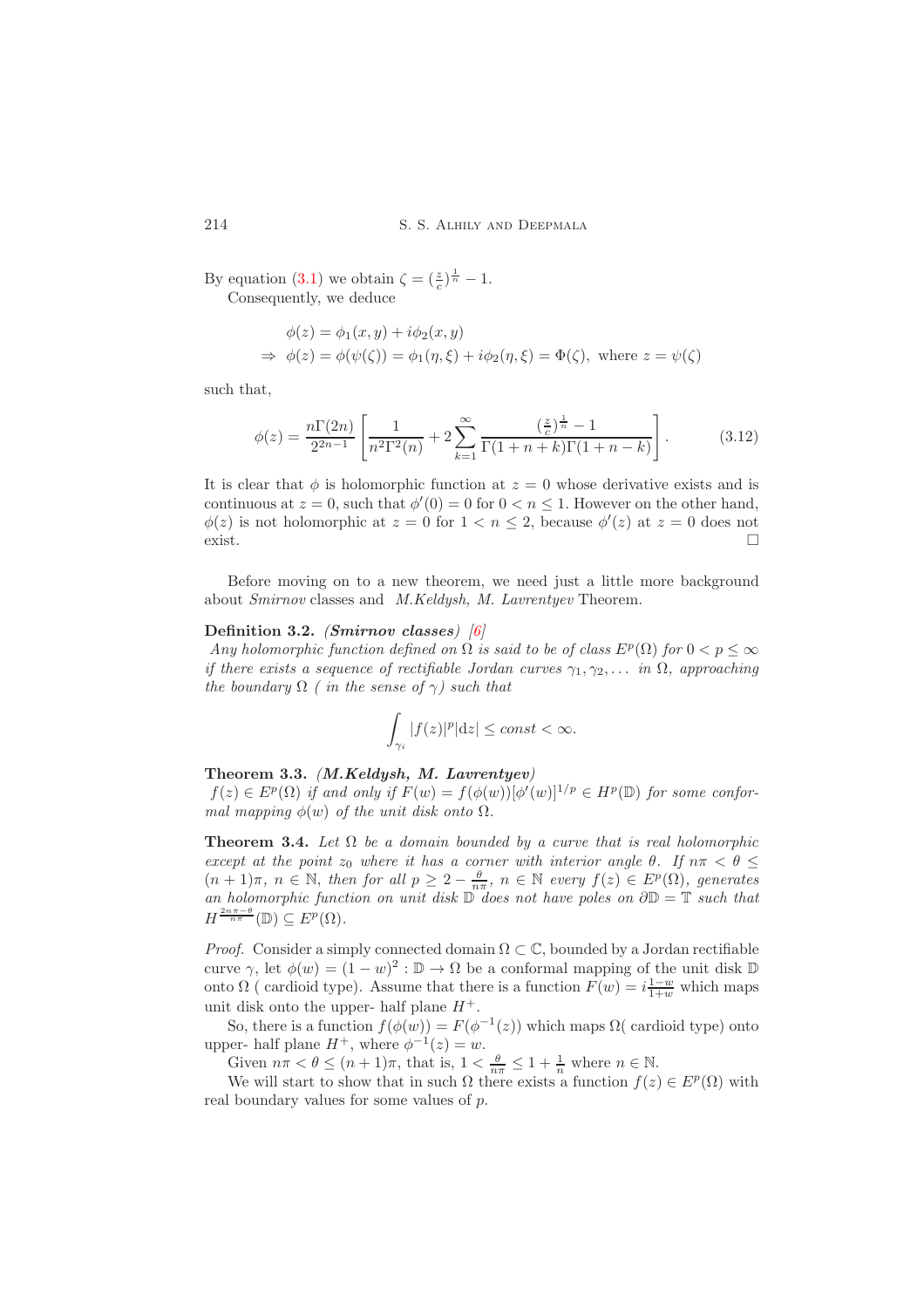For this purpose, consider  $F(w) = i \frac{1-w}{1+w} : \mathbb{D} \to \mathbb{H}^+$  and acording to *M.Keldysh, M. Lavrentyev* Theorem [3.3](#page-11-1) and ( cf. [\[14\]](#page-14-16), Theorem 3.9 pp.52 ), we obtain

$$
f(\phi(w))[\phi'(w)]^{\frac{1}{p}} = f(\phi(w)) \left[ (1-w)^{\frac{\theta}{n\pi}} - 1} g(w) \right]^{\frac{1}{p}}
$$
  
=  $F(w) \left[ (1-w)^{\frac{\theta}{n\pi p} - \frac{1}{p}} g(w)^{\frac{1}{p}} \right];$  since  $f(\phi(w)) = F(w)$ .  
=  $i \frac{(1-w)^{1+\frac{\theta}{n\pi p} - \frac{1}{p}}}{(1+w)} g(w)^{\frac{1}{p}}.$ 

So,  $f(\phi(w))[\phi'(w)]^{\frac{1}{p}} \in H^p(\mathbb{D})$  for  $1 < p < 1 + \frac{1}{n}$ , since  $p(1 + \frac{\theta}{n\pi p} - \frac{1}{p}) = p + \frac{\theta}{n\pi} - 1 > 1$ , which follows from the fact that,  $\frac{\theta}{n\pi} < p + \frac{\theta}{n\pi} - 1 < \frac{1}{n} + \frac{\theta}{n\pi}$ , and in addition;  $\frac{\theta}{n\pi} > 1$ implies  $p \ge 2 - \frac{\theta}{n\pi}, n \in \mathbb{N}$ .

Hence, there exists a function such  $f(z) \in E^p(\Omega)$ , for  $p \geq 2 - \frac{\theta}{n\pi}$ .

Here, we shall apply Theorem [3.3](#page-11-1) and  $([14],$ Theorem 3.9, pp.52) once again to prove that, there exists an holomorphic function with pole at  $w = 1$  of order greater than 1 on  $\partial \mathbb{D} = \mathbb{T}$  as follows:

$$
f(\phi(w))[\phi'(w)]^{\frac{1}{2n\pi-\theta/n\pi}} = f(\phi(w))\left[(1-w)^{\frac{\theta}{n\pi}-1}g(w)\right]^{\frac{n\pi}{2n\pi-\theta}}.
$$
(3.13)  

$$
= f(\phi(w))\left[(1-w)^{\frac{\theta-n\pi}{2n\pi-\theta}}g(w)^{\frac{n\pi}{2n\pi-\theta}}\right] \in H^{\frac{2n\pi-\theta}{n\pi}}(\mathbb{D}).
$$
(3.14)

Let

$$
G(w) = f(\phi(w))[\phi'(w)]^{\frac{n\pi}{2n\pi-\theta}}.
$$
  
\n
$$
\Rightarrow G(w) = f(\phi(w))(1-w)^{1-\frac{3n\pi-2\theta}{2n\pi-\theta}}g(w)^{\frac{n\pi}{2n\pi-\theta}}
$$
(3.15)

such that

$$
\Rightarrow \frac{G(w)(1-w)^{\frac{3n\pi-2\theta}{2n\pi-\theta}}}{g(w)^{\frac{n\pi}{2n\pi-\theta}}} = f(\phi(w))(1-w) \in H^{\frac{2n\pi-\theta}{n\pi}}(\mathbb{D}).
$$

Set,

$$
G^*(w) = \frac{G(w)(1-w)^{\frac{3n\pi - 2\theta}{2n\pi - \theta}}}{g(w)^{\frac{n\pi}{2n\pi - \theta}}} = f(\phi(w))(1-w).
$$

The last equation can be written as follows:

$$
G^*(w)(1 - \overline{w}) = f(\phi(w))(1 - w)(1 - \overline{w}).
$$
  
\n
$$
\Rightarrow G^*(w)(1 - \overline{w}) = f(\phi(w))|1 - w|^2.
$$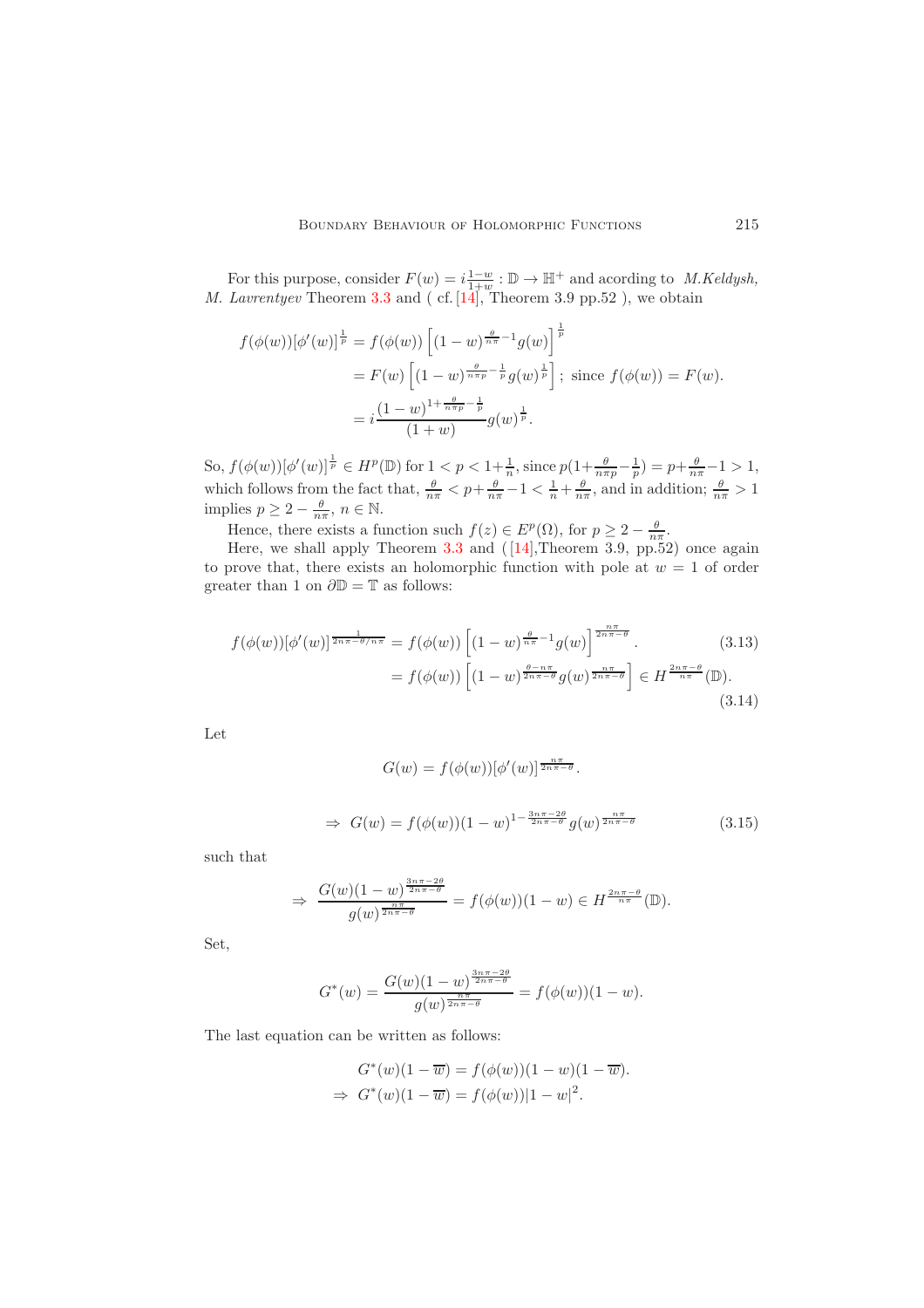Set again,

<span id="page-13-0"></span>
$$
K(w) = G^*(w)(1 - \overline{w})
$$

such that

$$
K(w) = f(\phi(w))|1 - w|^2 \in H^{\frac{2n\pi - \theta}{n\pi}}(\mathbb{D}), \ n \in \mathbb{N}.
$$
 (3.16)

As we obtained  $f(z) \in E^p(\Omega)$ , for  $p \geq 2 - \frac{\theta}{n\pi}$ , it can be set,

$$
f(z) = u(x, y) + iv(x, y).
$$

Now, we need to rewrite equation  $(3.16)$  as follows:

$$
K(w) = f(\phi(w)) \frac{w - \alpha_1}{1 - w} (1 - \overline{\alpha_2} w)(w - \alpha_2), \text{ where } \alpha_1 \in \partial \mathbb{D} = \mathbb{T} \& \alpha_2 \in \overline{\mathbb{D}}.
$$
\n(3.17)

Hence,  $\frac{w-\alpha_1}{1-w} \in \mathbb{R}$  on  $\partial \mathbb{D} = \mathbb{T}$ .

Let us assume  $w = x + iy$ ,  $\alpha_1 = a + ib$  and  $(1 - \overline{\alpha_2}w)(w - \alpha_2) = t$ , where  $t \in \mathbb{R}$ , since it gives real values. Then

$$
K(w) = f(\phi(w)) \frac{w - \alpha_1}{1 - w} (1 - \overline{\alpha_2} w)(w - \alpha_2)
$$
  
=  $t [u(x, y) + iv(x, y)] \frac{(x - a) + i(y - b)}{(1 - x) - iy}$   
=  $t [u(x, y) + iv(x, y)] \frac{[(x - a)(1 - x) - y(y - b)] + i[(y - b)(1 - x) + y(x - a)]}{(1 - x)^2 + y^2}.$ 

Since  $\frac{w-\alpha_1}{1-w}$  is a real value on  $\partial \mathbb{D} = \mathbb{T}$  when  $a = 1, b = 0$ , then  $\alpha_1 = 1$ , so that

$$
K(w) = t [u(x, y) + iv(x, y)] \frac{w - 1}{1 - w} = tf(\phi(w)),
$$
\n(3.18)

that is,  $K(w)$  does not have poles on  $\partial \mathbb{D} = \mathbb{T}$ .

Hence, by equations [\(3.16\)](#page-13-0), [\(3.18\)](#page-13-1) we obtain that,  $H^{\frac{2n\pi-\theta}{n\pi}}(\mathbb{D}) \subseteq E^p(\Omega)$ .  $\Box$ 

### <span id="page-13-1"></span>Acknowledgments

The author would like to express a deep thanks and gratitude to Department of Mathematics , College of Science, Mustansiriyah University for deep supporting to appear this research paper as it is now.

Also, would like to convey a gratitude and thankful for the Maltepe University for geting a good opportunity for attending and presenting this research paper at the International conference of Mathematical Sciences(ICMS 2018),Maltepe University,Istanbul,Turkey. I enjoyed, Learned and liked every session of the ICMS-Turkey Conference.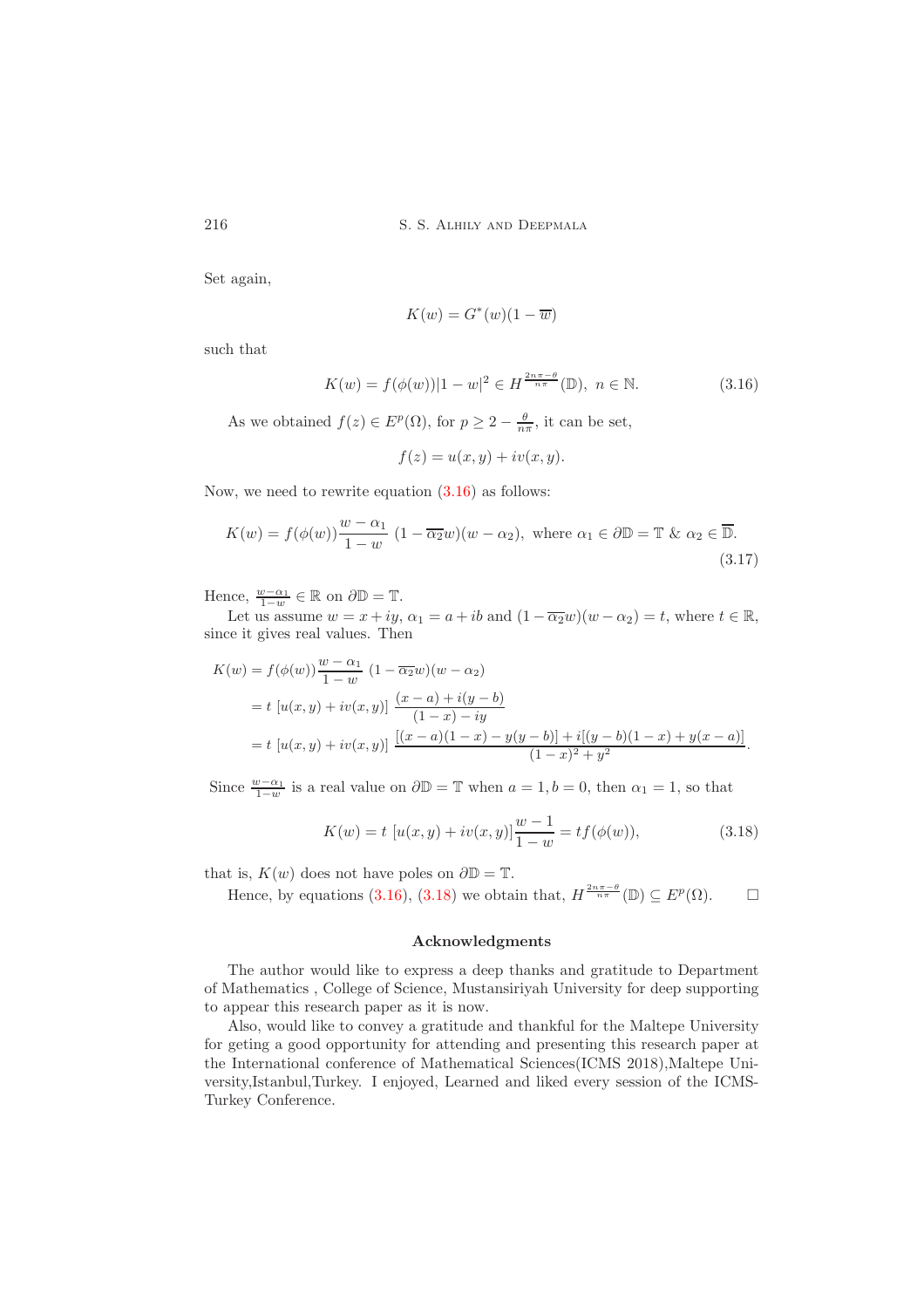#### <span id="page-14-0"></span>References

- <span id="page-14-14"></span>1. L.V.Ahlfors,Conformal Invariants; topics in geometric function theory.McGraw-Hill, New York, 1973.
- <span id="page-14-3"></span>2. J.E.Brennan, The integrability of the derivative in conformal mapping,J.London Math.Soc. 2,261-272, 1978.
- <span id="page-14-8"></span>3. L. DeCastro and D. Khavinson, Analytic Function in Smirnov Classes  $E^p$  with Real Boundary Values. 1-6, Received December 13, 2011.
- <span id="page-14-6"></span>4. Deepmala, A Study on Fixed Point Theorems for Nonlinear Contractions and its Applications.PhD thesis, Pt. Ravishankar Shukla University,Raipur 492 010, Chhatisgarh, India, 2014.
- <span id="page-14-7"></span>5. Deepmala and H. K. Pathak, A study on some problems on existence of solutions for nonlinear functional-integral equations.Acta Mathematica Scientia 33, 1305-1313,2013.
- <span id="page-14-9"></span><span id="page-14-1"></span>6. P.L. Duren, Theory of  $H^p$  Spaces, Academic Press, New York and London, 1970.
- 7. D. Khavinson, Remarks Concerning Boundary Properties of Analytic Functions of Epclasses. Indiana Univ. Math 31,779-787, 1982.
- <span id="page-14-2"></span>8. A. Lohwater and G. Piranian and W. Rudin, The derivative of a schlicht function.Math.Scand 3,103-106, 1955.
- <span id="page-14-15"></span>9. A .I. Markushevich, Theory of functions of a complex variables.Vol3,Prentice-hall, INC,United States of America,1967.
- <span id="page-14-12"></span>10. L.N. Mishra, On existence and behavior of solutions to some nonlinear integral equations with Applications.PhD thesis,National Institute of Technology, Silchar 788 010, Assam, India, 2017.
- <span id="page-14-13"></span>11. V.N. Mishra,Some Problems on Approximations of Functions in Banach Spaces.PhD thesis, Indian Institute of Technology, Roorkee 24, 667, Uttarakhand, India,2007.
- <span id="page-14-5"></span>12. V.N. Mishra, L.N. Mishra, Trigonometric Approximation of Signals Functions in Lp ( $p =$ 1)- norm. .International Journal of Contemporary Mathematical Sciences 7, 909-918, 2012.
- <span id="page-14-4"></span>13. Ch. Pommerenke,On the integral means of the derivative of a univalent function. J.London .Math.Soc 32, 254-258, 1985.
- <span id="page-14-16"></span>14. Ch. Pommerenke,Boundary Behaviour of Conformal Mappings.Springer, United States of America, 1992.
- <span id="page-14-17"></span>15. M. Renardy and R. C. Rogers,An Introduction to Partial Differential Equations. Springer-Verlag ,New York, 1986.
- <span id="page-14-18"></span>16. Shatha.S.Alhily,Integrability under an Inner Boundary Complex Domain.International Journal of Advance Research 3,287-293, 2015.
- <span id="page-14-10"></span>17. Shatha.S.Alhily, Higher Integrability of the Gradient of Conforaml Maps., PhD thesis, Uk, 104-120, 2013.
- <span id="page-14-11"></span>18. Shatha.S.Alhily,Boundary Behaviour of Holomorphic Functions on the Cardioid Domain with some Applications. Oral presentation was done at the 2nd International Conference of Mathematical Sciences (ICMS ) Maltepe University, Istanbul, Turkey, 2018 August.